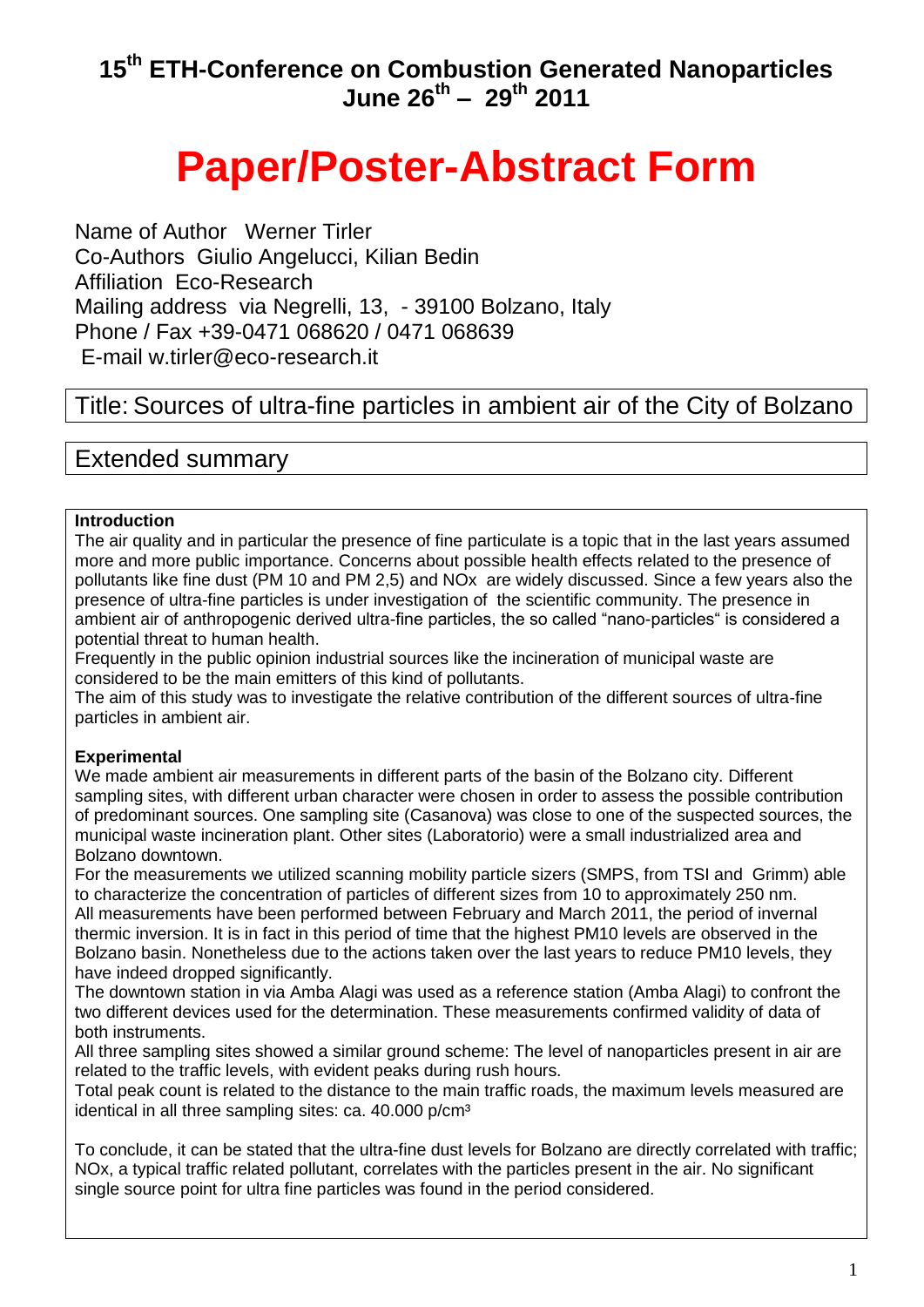

Figure1 : Particle concentration in ambient air of the reference location and in the industrialize area from 28/02 – 01/03/2011



Figure 2 : Particle concentration in ambient air in the reference location and in the Casanova area from 21/2 – 23/2/2011

### **References**

Birmili W. (2006), *Räumlich-zeitliche Verteilung, Eigenschaften und Verhalten ultrafeiner Aereosolpartikel (>100 nm) in der Atmosphäre, sowie die Entwicklung von Empfehlungen zu ihrer Systematischen Überwachung in Deutschland*, *UBA-FB 000942*

Angelucci, Tirler, Bedin, Verdi;*"Fine particles, ultrafine and nano particles in emission of a municipal solid waste incineration plant", 8th International Conference on Emissions Monitoring, 5 – 6 September CEM 2007* 

## Short CV:

Werner Tirler earned the master degree in Chemistry at the University of Vienna, Austria, in 1991 and the Ph.D. in Chemistry, in 2004 from the same institution with a dissertation on the optimization of spectroscopic and chromatographic. parameters for the analysis of persistent organic pollutants. He is currently director of an environmental analytical laboratory.